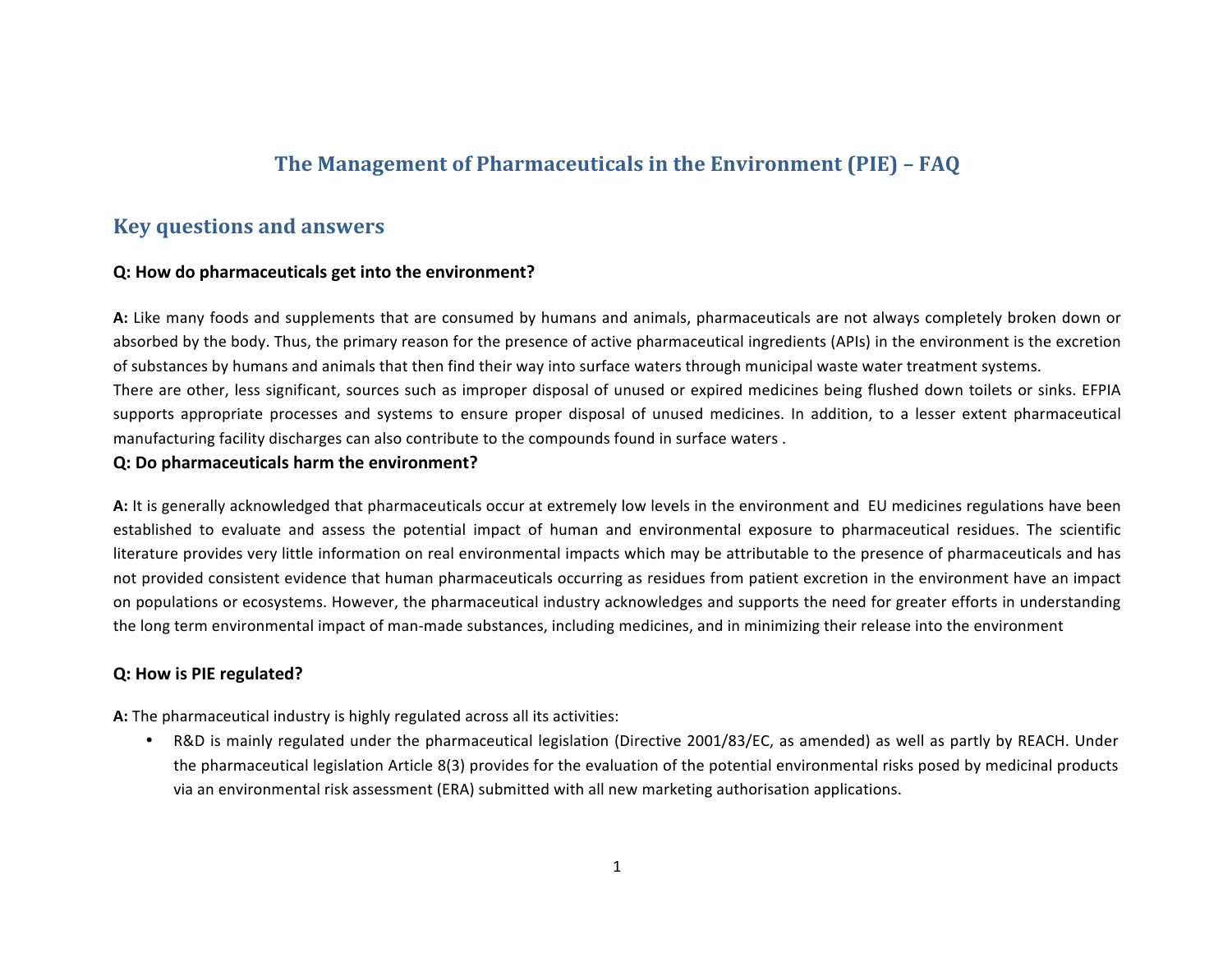- The disposal of unused and expired medicines is regulated at Member States level through voluntary take back schemes (please refer to Article 127b of EU Directive 2001/83/, as amended).
- Manufacturing activities are covered by two pieces of horizontal legislation in the EU
	- o Under the REACH legislation there is an exemption for Active Pharmaceutical Ingredients (APIs) but other compounds used in manufacturing development are covered
	- $\circ$  Industry manufacturing emissions from manufacture of pharmaceutical substances are covered by the Industrial Emissions Directive which applies to most EU industrial sectors.

In addition we work closely with environment and health regulators to ensure that any concerns regarding the safety or efficacy of the medicines we discover are fully evaluated.

#### **Q:** What evidence is there of harm to humans from PIE?

A: All pharmaceuticals are extensively-tested for safety prior to being used by patients. The much lower concentrations found in the environment are therefore highly-unlikely to have adverse effects on humans

## **Q:** What is the current situation with regards to research/studies carried out on the impact of pharmaceuticals in the **environment?**

A: Pharmaceuticals are among the most extensively studied for their safety in humans. At the time of writing there are several initiatives underway on pharmaceuticals in the environment in Europe. EFPIA and its member companies are committed to continue working with experts from appropriate scientific, regulatory, and trade organizations to continue research in this area to resolve any unanswered questions. The goals for selected research projects should be to: facilitate identification, prioritization and evaluation of human health and environmental risk of the relevant emerging contaminants. EFPIA is also ready to work to improve the scientific basis of regulatory decision-making in this area.

#### **Q:** Why doesn't the industry invest more time and research to develop environmentally friendlier medicines?

A: We do invest time to look into ways to conduct environmentally friendlier development and production processes as well as to obtain environmentally friendlier medicines. The major guiding principle for developing medicinal products is safety and efficacy for human and veterinary use. The attrition rate in the industry shows this is a difficult undertaking.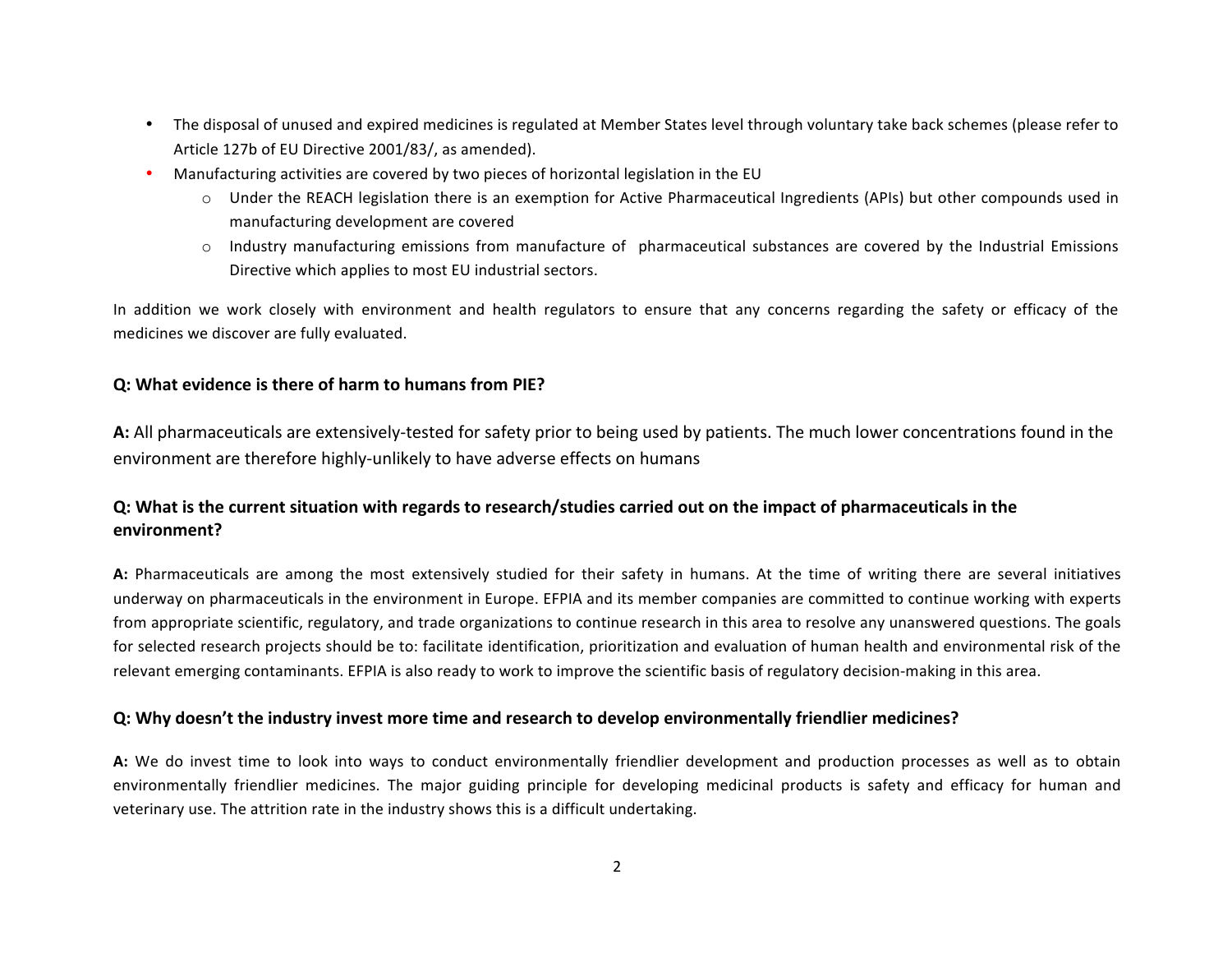#### **Q:** Wouldn't it be better to apply the precautionary principle more strictly rather than wait for evidence of harm?

A: The Commission Communication of 2000 on the precautionary principle (COM(2000) 1 final) states that this principle co-exists alongside other recognised principles of EU legislation, namely, proportionality, non-discrimination, consistency and cost-benefit analysis, etc. and that policy-makers should aim to balance these considerations while also providing for new scientific evidence and involving all interested parties. We believe that a risk based approach should be applied. The issue of 'harm' should be interpreted by a risk based approach which assesses the level of harm to the environment or human health in terms of risk of exposure to hazardous chemicals and proof of effect.

#### **Q:** Should the regulator have the power to remove environmentally harmful pharmaceuticals from the market?

A: The authority exists under the current medicines legislation (refer to Article 20(4) of Regulation 726/2004/EC), as amended. However we believe that such a decision must only ever be made after taking into consideration the potentially-serious public health consequences that would occur as a result

#### **Q:** Do we absorb drug residues when drinking water? Is it safe to drink water?

A: Questions relating to the safety of drinking water have been explored by the industry, regulators, academia and non – government sectors. To date there is no published evidence that exposure to minute concentrations detected in drinking water creates any appreciable risk to human health. On the contrary, studies and publications to date agree that it is highly unlikely that the very small quantities of even potent compounds detected in the environment would be harmful to human health. These conclusions have been repeatedly confirmed by the World Health Organisation and once again in its 2012 report on 'Pharmaceuticals in drinking water' where it states: "The substantial margin of safety for consumption of very low concentrations of pharmaceuticals in drinking water suggests that appreciable adverse impacts on human health are very unlikely". Another study from the UK's Drinking Water Inspectorate published in 2012 reaches a similar conclusion: "...it would appear that the low or non-detectable levels of pharmaceuticals and illicit drugs present in drinking waters in England and Wales do not pose an appreciable risk to human health."

In fact at the concentrations that have typically been measured it would, for the majority of medicines, take someone who is drinking large quantities of water daily, decades to be exposed to the equivalent of one therapeutic dose of a pharmaceutical.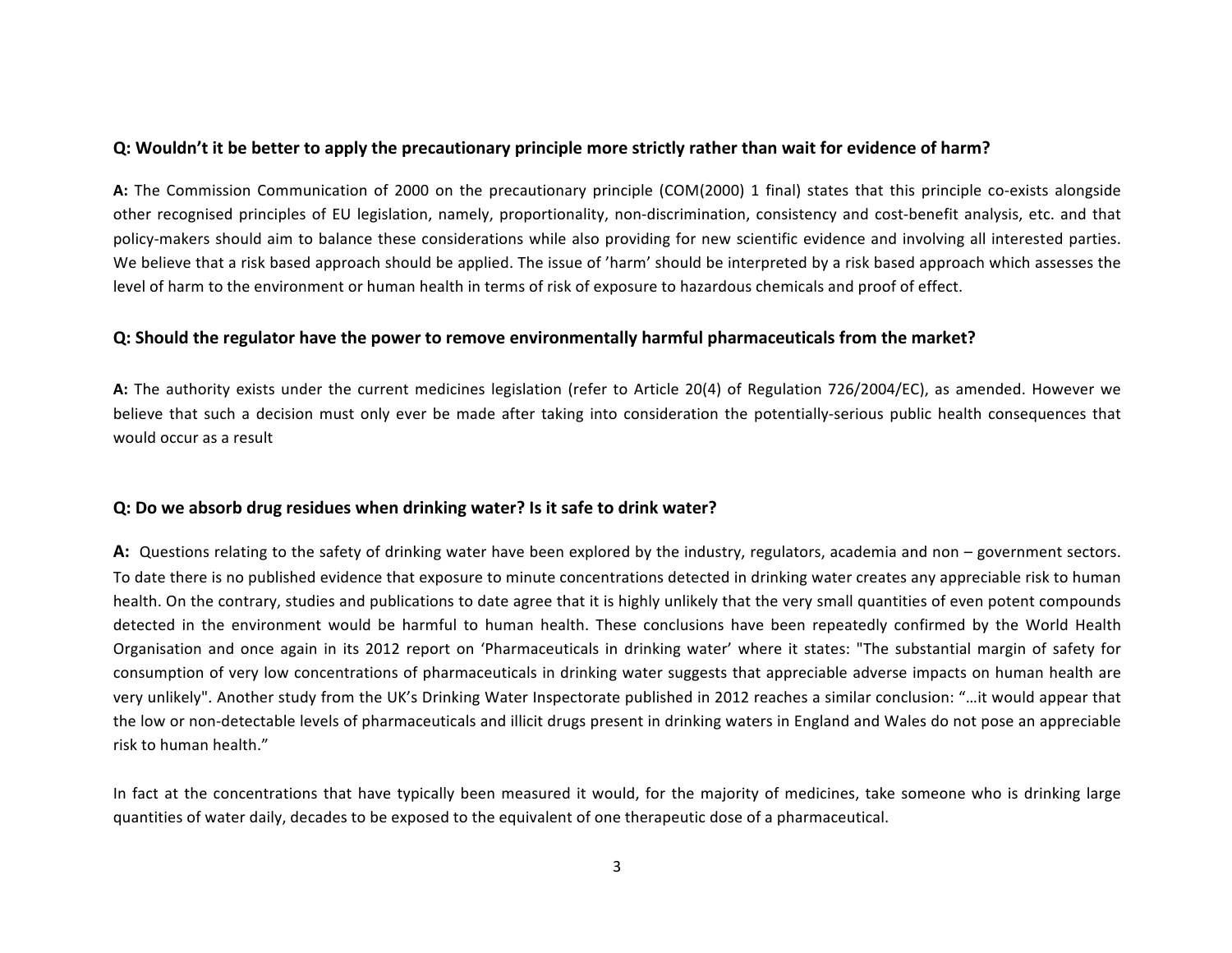## **Q:** Does the industry routinely measure levels of its products in the environment?

A: As part of the new current drug approval process, companies filing for a drug registration have to produce an environmental risk assessment<sup>1</sup>. In addition to tests to examine degradation in the environment and potential toxicities, the amount expected to enter the environment is estimated using a formula set out by the European Medicines Agency that considers the daily dose and expected patient population. To gather actual measurements in a way that is meaningful is very difficult. The industry is exploring the use of predictive computer models but the methodologies are still evolving.

## **Q:** Do pharmaceuticals stay in the environment forever?

<u> 1989 - Johann Stein, fransk politiker (d. 1989)</u>

A: Pharmaceuticals do degrade in the environment at varying rates. Factors affecting the rate include temperature, exposure to sunlight, availability of oxygen, and the nature of the pharmaceutical structure.

#### **Q:** Is the industry consistent in the standards it applies in Europe across the world?

A: The pharmaceutical industry recognises the importance of good manufacturing practices in helping to minimise releases from manufacturing sites; this is reflected in policies and standards adopted by all EFPIA members. At manufacturing sites that are affiliated to globally operating pharmaceutical companies the same standards apply across the world.

The pharmaceutical industry is also working with third party manufacturers to ensure that they apply the same environmental policy principles on a global basis. This is an area of ongoing focus for industry.

## **Q:** What impact has the increased use of third party manufacture had on environmental standards?

A: The increased use of third party manufacturers, especially in countries outside Europe and the USA, increased the need to develop environmental standards also in these countries. In many cases environmental laws of Western countries have been copied into their national

 $1$  EMEA Guideline on the environmental risk assessment of medicinal products for human use (Doc.Ref.EMEA/CHMP/SWP/4447/00 corr 1\*)